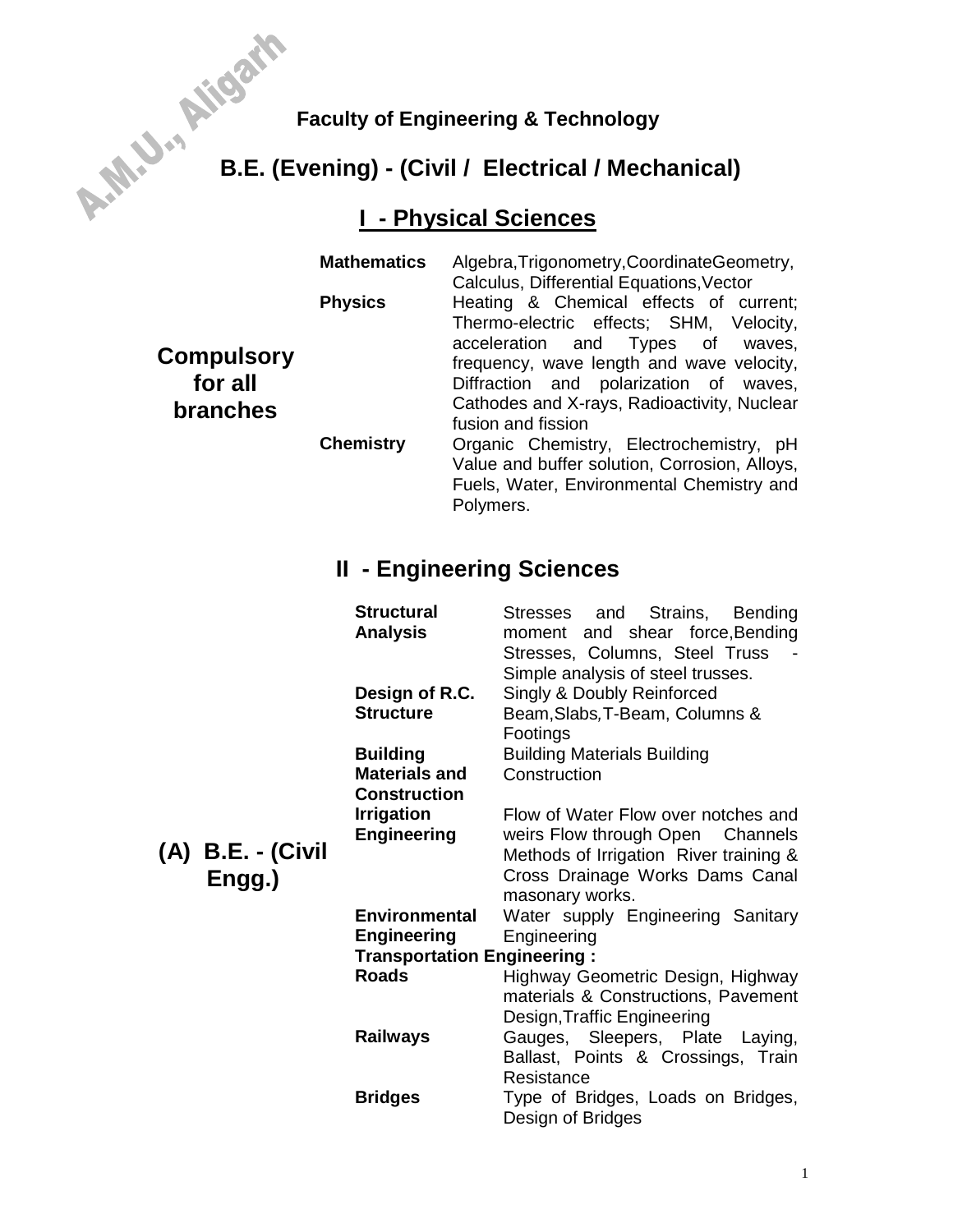| Soil             |                                          |                            |  |     | Index Properties Shear Strength |
|------------------|------------------------------------------|----------------------------|--|-----|---------------------------------|
| <b>Mechanics</b> | Permeability                             |                            |  | and | Seepage                         |
|                  |                                          | Consolidation & Compaction |  |     |                                 |
| Surveying        | <b>Chain Surveying Compass Surveying</b> |                            |  |     |                                 |
|                  |                                          |                            |  |     | Plane Table Surveying Levelling |
|                  | <b>Theodolite Traversing</b>             |                            |  |     |                                 |

## **(B) B.E. (Electrical Engineering)**

|                                   | <b>Fields and</b><br><b>Circuits</b> | Magnetic Field due to current, Ohm's<br>and Kirchhoff's Laws, Faraday's<br>Law of Magnetic Induction |  |  |  |
|-----------------------------------|--------------------------------------|------------------------------------------------------------------------------------------------------|--|--|--|
| (B) B.E.<br>(Electrical<br>Engg.) | <b>Electrical</b>                    | Transformer, D.C. Machines                                                                           |  |  |  |
|                                   | <b>Machines and</b>                  | <b>Induction Motor Synchronous</b>                                                                   |  |  |  |
|                                   | <b>Power</b>                         | Machines Distribution &<br><b>Transmission Systems.</b>                                              |  |  |  |
|                                   | <b>Apparatus</b>                     |                                                                                                      |  |  |  |
|                                   | <b>Instrumentation</b>               | PMMC, PI, Dynamometer type                                                                           |  |  |  |
|                                   | and Control                          | instruments, bridges, CRO,                                                                           |  |  |  |
|                                   |                                      | Transducers, Time domain and                                                                         |  |  |  |
|                                   |                                      | frequency domain analysis,                                                                           |  |  |  |
|                                   |                                      | controllers.                                                                                         |  |  |  |
|                                   | <b>Electronics</b>                   | Binary numbers, logic gates                                                                          |  |  |  |
|                                   |                                      | transistors, diodes, OPAMP, display<br>devices, telemetry.                                           |  |  |  |

## **(C) B.E. (Mechanical** *Engg.***)**

## **Theory and Design of Machines :**

Stress, strain and mechanical properties of materials. Shear force and bending moment. Strain energy, columns and struts, system of forces, moment and couple. Trusses, pulley, friction, laws of friction, thin cylindrical and spherical shells. Simple mechanisms, clutches, brakes and dynamometer. Belt drives, gear drives, governor, flywheel, cams, springs, lubrication and bearings. Design of shaft, keys and couplings Design of joints, threads and threaded joints, rivets and riveted joints.

## **Hydraulic and Hydraulic Machines:**

Fluids types and properties. Pascal's law and pressure measuring devices. Types of fluid flow, steady & unsteady, uniform & non-uniform, laminar and turbulent flows. Reynolds number and its significance. Energy of liquid in motion, Bernoulli's theorem, its applications, venturimeter and orifices, Flow through pipes. Hydraulic machines, hydraulic pumps, Pelton, Francis and Kaplan turbines, hydraulic ram, hydraulic accumulator and hydraulic press.